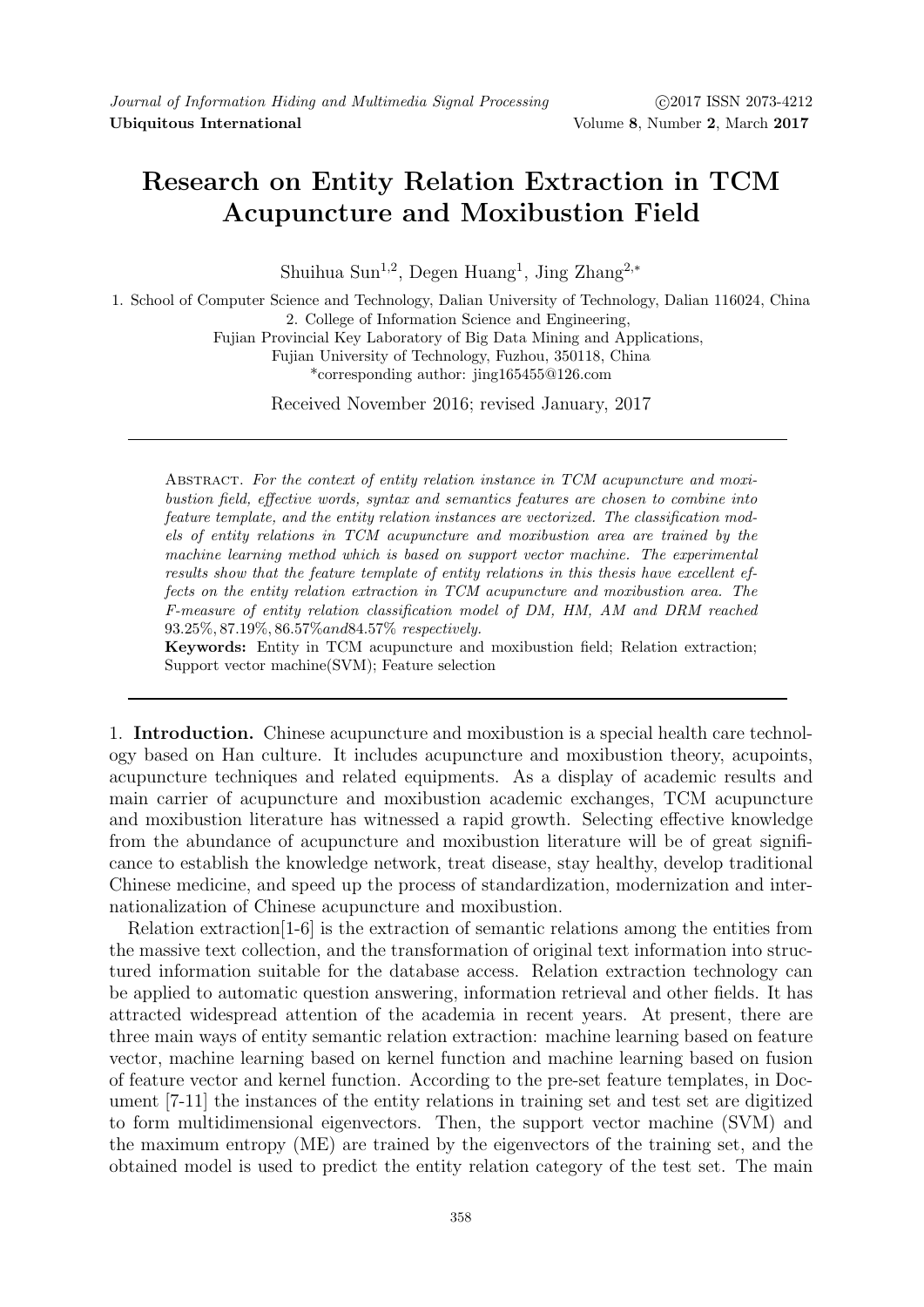research focus of this method is how to use the syntax, lexical and related features of the entity to form the most representative eigenvector of the relation. In Document [12-14], the syntactic tree and word sequence of sentences are treated as objects, and the similarity of the processed objects is calculated by defining the kernel functions of the tree kernel and the semantic sequence, thus avoiding the construction of high-latitude eigenvectors . In Document [15], eigenvector and tree kernel function are merged effectively. The kernel method can make up the defect that the eigenvector can not represent the structural feature. The eigenvector extends the tree kernel function to a large amount of data, and obtains a good relation extraction effect.

In the field of biomedicine, the task of relation extraction is to extract the semantic relations among different biomedical entities (diseases, drugs, genes, proteins, etc.) from the biomedical texts and express them in an understandable way. In Document [16], features including word, keyword, word distance between protein entities, and association path are combined into feature templates, and SVM statistical module is used to extract protein relations. In Document [17], the sentence information of the two entities and the local context information of the two entities are combined to extract the drug relations, and good results are obtained. In Document [18], six SVM classifiers were trained by using the order and distance of entities in the sentence, the lexical features, and the link syntax characteristics to identify the entity relations between diseases, symptoms, examinations and treatments. This research provides a reference for electronic medical record entity relation extraction.

This thesis aims to research on entity relation extraction in TCM acupuncture and moxibustion field. Scrap into the Chinese medical journals website (http://www.cqvip.com/) to get abstract information in the acupuncture and moxibustion literature, define the entity and entity relation type in the field, manually mark the entities and entity relations full of abstracts, so as to build Chinese acupuncture and moxibustion field corpus. Combine effective vocabulary, grammar and semantic features in the context of entity relation of TCM acupuncture and moxibustion into feature templates. The support vector machine statistical machine learning method is used to train the classification model of entity relationship in acupuncture and moxibustion field. The experimental results show that the suggested method has a good effect on the extraction of entity relations in TCM acupuncture and moxibustion field.

2. Definition of types of entities and entity relations in TCM acupuncture and moxibustion. Before semantic entity relation extraction, it is necessary to define the type of semantic relations to be extracted, and then predict more probable semantic relation type according to the context features of the two entities. The definitions of entity types in different areas are different, then the definitions of semantic relation types of entities are also different. In this thesis, five types of TCM acupuncture and moxibustion entities are predefined, so are four kinds of entity relation types. Named entity types and its examples of Chinese acupuncture and moxibustion field are illustrated in Table 1. Entity relation types and its examples of Chinese acupuncture and moxibustion are shown in Table 2.

3. Entity relation extraction. Entity relation extraction is usually transformed into classification. The key of the research is how to express the relation instance effectively and calculate the similarity among the relation instances. This thesis studies the extraction of entity relations in the field of TCM acupuncture and moxibustion based on eigenvectors. The specific steps are as follows: 1) Select the appropriate feature set and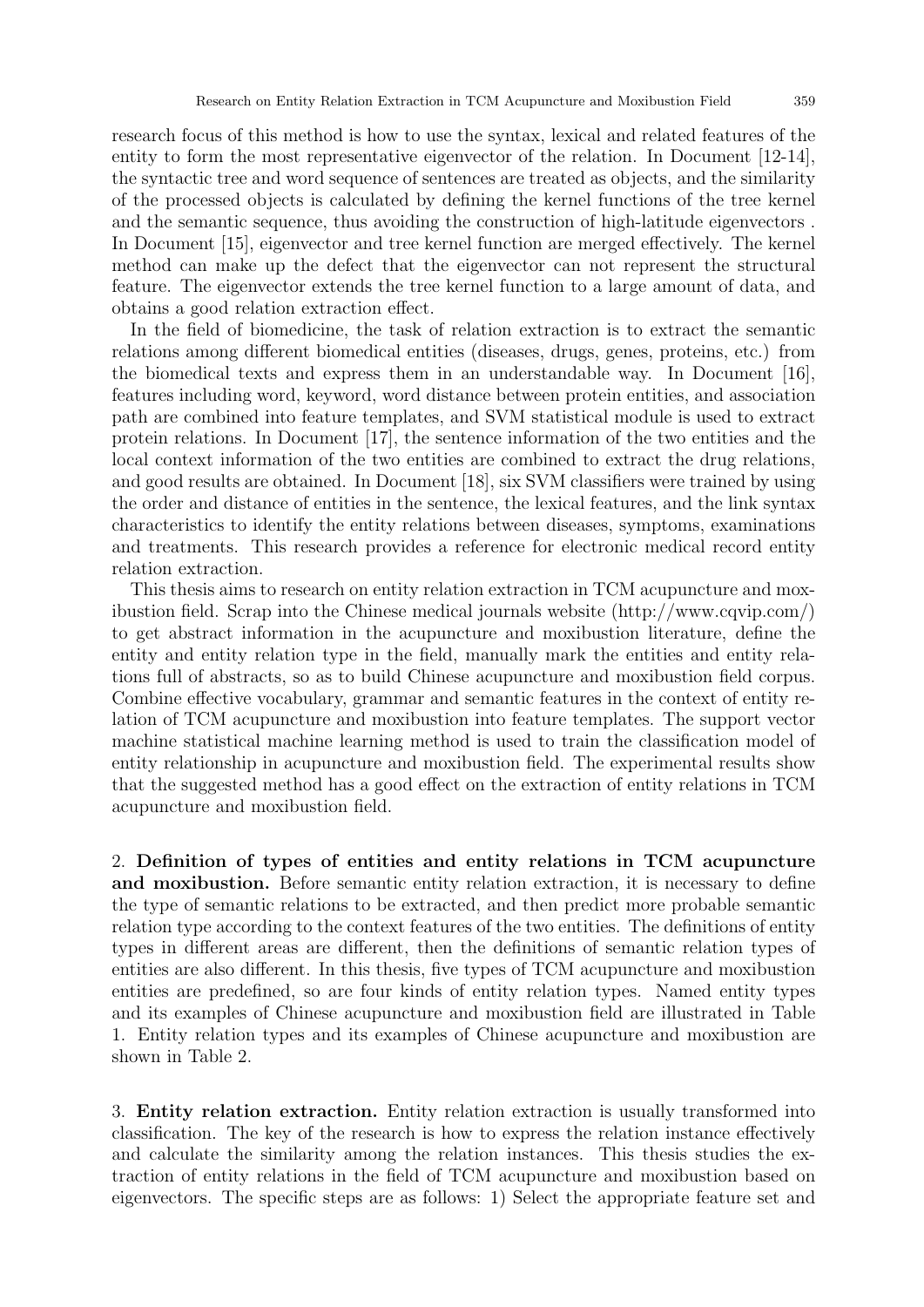| Entity Type           | Description                                  | Annotation Example               |  |  |
|-----------------------|----------------------------------------------|----------------------------------|--|--|
| Named Entity of Dis-  | Restrictedly indicate the specific TCM dis-  | <disease>coronary</disease>      |  |  |
| ease                  | ease names, such as scapulohumeral peri-     | discase<<br>heart                |  |  |
|                       | arthritis, coronary heart disease, cervical  | /Disease>                        |  |  |
|                       | spondylosis.                                 |                                  |  |  |
| Named<br>Entity<br>of | Restrictedly indicate specific Chinese Med-  | $<$ Health $>$ immune            |  |  |
| Health Care           | ical terms relating to health care, for ex-  | function $<$ /Health $>$         |  |  |
|                       | ample, immune function, constitution, mi-    |                                  |  |  |
|                       | crocirculation, spleen and stomach func-     |                                  |  |  |
|                       | tion, blood stasis, erythrocyte sedimenta-   |                                  |  |  |
|                       | tion rate, etc.                              |                                  |  |  |
| Named Entity of Dis-  | Restrictedly indicate the name of a specific | $\leq$ Method $>$ scalp          |  |  |
| ease Treatment and    | disease treatment or method of care, gener-  | acupuncture<                     |  |  |
| Health Care Method    | ally referred to as moxibustion or acupunc-  | /Method>                         |  |  |
|                       | ture terms, for example, traction, acupunc-  |                                  |  |  |
|                       | ture, abdominal acupuncture, ear laser       |                                  |  |  |
|                       | acupuncture, acupoint injection, electro-    |                                  |  |  |
|                       | magnetic waves, filiform needle acupunc-     |                                  |  |  |
|                       | ture, electro-acupuncture.                   |                                  |  |  |
| Named<br>Entity<br>οf | Restrictedly indicate<br>specific<br>human   | <acupoint>Jiaji</acupoint>       |  |  |
| Meridians             | meridians and acupuncture points, for ex-    | Points<br>$(Lum-$                |  |  |
|                       | ample, Shenmen point, lumbar Jiaji point,    | $Segments$ $\lt$<br>$_{\rm bar}$ |  |  |
|                       | Gate of Life, Yao Yangguan, Shenshu,         | $/$ Acupoint $>$                 |  |  |
|                       | lower limb gallbladder meridian, bladder     |                                  |  |  |
|                       | meridian and so on.                          |                                  |  |  |
| Named<br>Entity<br>οf | Restrictedly indicate the name of spe-       | $\langle Drug \rangle$ Vitamin   |  |  |
| Medication            | cific drugs, for example, angelica injec-    | B12 < /Drug                      |  |  |
|                       | tion, white mustard seed powder, citicol-    |                                  |  |  |
|                       | ine, bee venom, compound salvia miltior-     |                                  |  |  |
|                       | rhiza, coenzyme A and so on.                 |                                  |  |  |

Table 1. Named entity types and examples of TCM acupuncture and moxibustion field

express the entity relation instances as the eigenvector; 2) Use SVM to train the classification model of entity relation in the TCM acupuncture and moxibustion field, which can make the classification model obtain the discriminable effect with the given data; 3) Test and evaluate the classification models of the entity relations. The process of entity relation extraction in Chinese acupuncture and moxibustion field is shown in Figure 1.



Figure 1. Entity relation extraction in TCM acupuncture and moxibustion

3.1. Options of entity relation features. This thesis only considers the relations between two entities within the scope of a sentence in the field of TCM acupuncture and moxibustion, and do not recognize the relations between the entities across sentences. The input of entity relation extraction system in TCM acupuncture and moxibustion is one sentence and two entities which have been marked in the sentence. The output is the semantic relation between the two entities. In order to capture the local and global features of the entity relations, to construct the eigenvector and improve the classification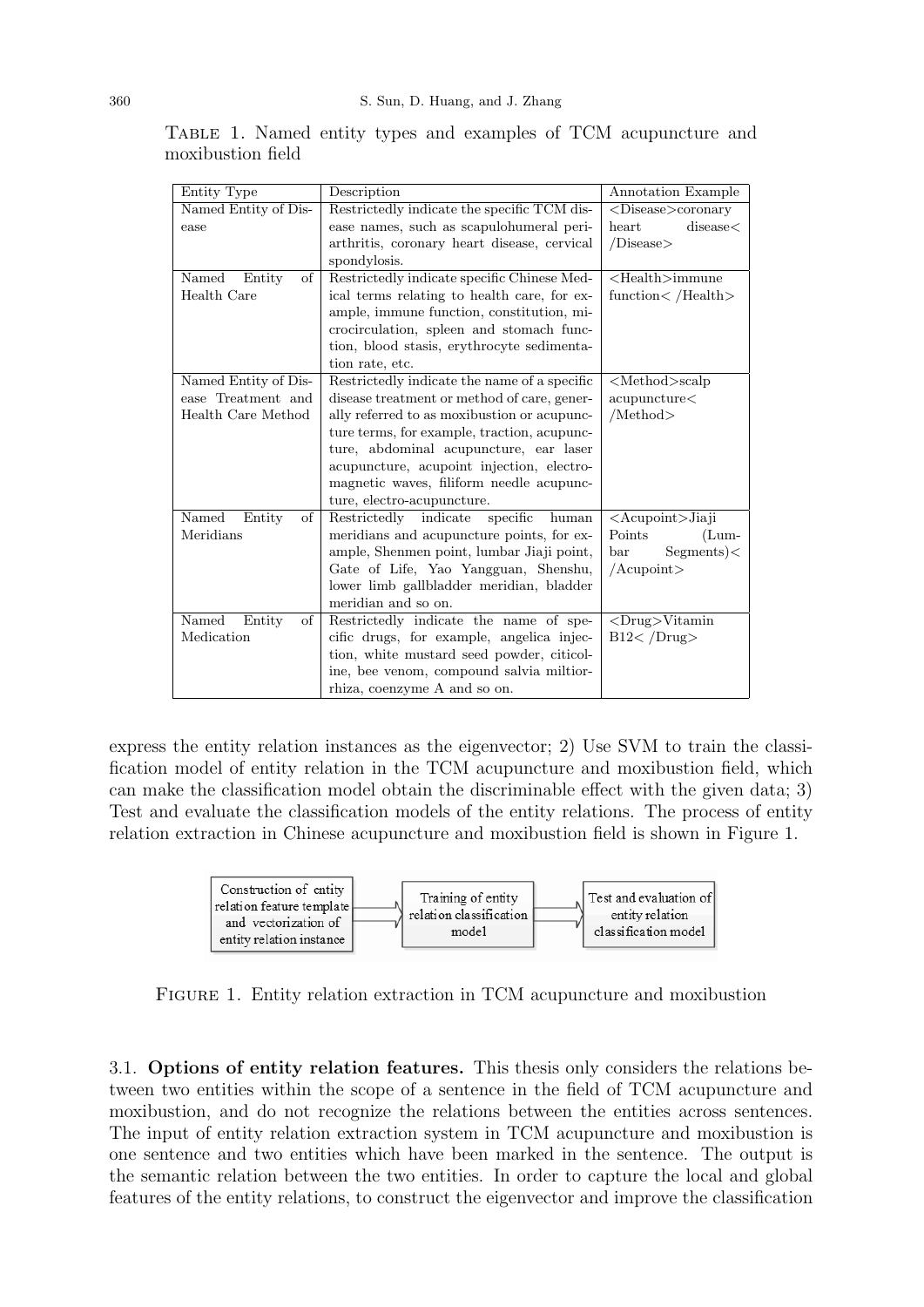| Type of En-                  | Description                                                              | Annotation Example                                                                                                                     |
|------------------------------|--------------------------------------------------------------------------|----------------------------------------------------------------------------------------------------------------------------------------|
| tity Relation-               |                                                                          |                                                                                                                                        |
| ship                         |                                                                          |                                                                                                                                        |
| Disease-                     | Relation<<br>Relation<br>$\overline{\phantom{0}}$                        | This<br>paper<br>introduces<br>the<br>recent                                                                                           |
| treatment                    | DМ<br>>obtains therapeutic re-                                           | 10-years' progress in the<br>study<br>of                                                                                               |
| $\langle$ Relation –         | lationship between two entities. It                                      | $\langle$ Relation – DM $>\leq$<br>Method<br>$\geq$                                                                                    |
| DM >                         | is used to indicate what disease                                         | acupuncture $\langle$ / <i>Method</i> $>$ in the                                                                                       |
|                              | could be treated in what way or                                          | treatment of $\langle$ <i>Disease</i> $\rangle$ scapulo-                                                                               |
|                              | what drugs or what acupuncture                                           | humeral periarthritis / Disease<br>><                                                                                                  |
|                              | points.                                                                  | $/Relation - DM >.$                                                                                                                    |
| Health-care                  | Relation<<br>Relation                                                    | $Relation - HM$<br>$\lt$<br>$\geq$<br>Inject <                                                                                         |
| $\langle$ Relation –<br>HM > | $HM$ $>$ obtains health care re-                                         | $Drug \rightarrow$ compound danshen injection $\lt$                                                                                    |
|                              | lations between two entities. It is<br>used to indicate what role health | /Drug<br>$>$ and $<$ $Drug$<br>$>\!\!$ dushen<br>injection $\langle$ /Drug<br>$>$ into acupoints                                       |
|                              | care plays in what way or what                                           | to boost< $Health$ >blood circulation<                                                                                                 |
|                              | drugs or what acupuncture points.                                        | $ Health$ >improve< $Health$ >blood                                                                                                    |
|                              |                                                                          | stasis< $/Health$<br>$\text{nonvisible}$<br>>,                                                                                         |
|                              |                                                                          | $Health$ >heart< /Health >invigorate<                                                                                                  |
|                              |                                                                          | $Health$ >pulse< /Health >and better<                                                                                                  |
|                              |                                                                          | $Health \quad >qi \lt \quad /Health \quad >advance \lt$                                                                                |
|                              |                                                                          | $Health$ >yang< /Health >function<                                                                                                     |
|                              |                                                                          | $/Relation-HM$ .                                                                                                                       |
| Meridian                     | Relation<br>Relation<br>$\lt$<br>$\overline{\phantom{m}}$                | $\overline{\left\langle \quad \text{Relation} - \text{AM} \quad \right\rangle \left\langle \quad \text{Acupoint} \quad \right\rangle}$ |
| points-                      | $>\!\!$ decides the effective re-<br>AM                                  | Governor $v$ essels< / <i>Acupoint</i><br>><                                                                                           |
| treatment                    | lationships of meridians and the                                         | Method<br>$>\!\!$ electro-acupuncture $<$                                                                                              |
| health-<br>and               | treatment and health care methods                                        | $/Method \geq$ /Relation – AM $>$ electric                                                                                             |
| care method $<$              | between two entities. It is used                                         | field treatment of $\langle$ <i>Disease</i> >semi-                                                                                     |
| Relation                     | to indicate what method in what                                          | transected spinal injury $\langle$ /Disease $>$ in                                                                                     |
| AM >                         | acupuncture points and meridians                                         | rats, is a simple, safe, effective treatment.                                                                                          |
|                              | have therapeutic or healthcare                                           |                                                                                                                                        |
|                              | effects.                                                                 |                                                                                                                                        |
| Medication-                  | Relation $\langle Relation - DRM \rangle$                                | In this paper, $\langle Relation - DRM \rangle \langle \langle$                                                                        |
| treatment                    | obtains effective relations of med-                                      | $Drug$ >compound danshen injection<                                                                                                    |
| health-<br>and               | ications and the therapeutic care                                        | $\langle Drug \rangle$ > and $\langle Drug \rangle$ > dushen injection $\langle$                                                       |
| care method $<$<br>Relation  | approach between two entities. It                                        | $\langle Drug \rangle \langle Method \rangle$ are injected                                                                             |
| DRM >                        | is used to indicate the manner in                                        | /Method >< /Relation - DRM > to                                                                                                        |
|                              | which drugs are used for therapeu-                                       | $treat < Discase > Coronary$ heart disease<                                                                                            |
|                              | tic or healthcare purposes.                                              | $\overline{Disease}$ of 102 patients.                                                                                                  |

## Table 2. Entity relation types and its examples of Chinese acupuncture and moxibustion

performance, we summed up the effective description of the lexical, syntactic and semantic features of entity relations in the field of TCM acupuncture and moxibustion based on the synthetical analysis of the context of the entity relation. The features include:

1) Features of entity types. The respective types of the two entities, which can be obtained from the annotated corpora in the TCM acupuncture and moxibustion field.

2) Features of all words in entities. The whole vocabulary of each entity.

3) Context features of entities. The first three words in the front and in back of each two entities, and parts of speech of these words.

4) Features of verbs. Take the verb closest to Entity 2. If there are two verbs meeting the condition, take the verb behind Entity 2.

5) Features of word distance. Refer to the number of words between two entity pairs which forms entity relation. With word distance  $\geq 0$ .

6) Features of clauses. Whether the two entities are in a same clause, if in a same one they are 1, otherwise 0.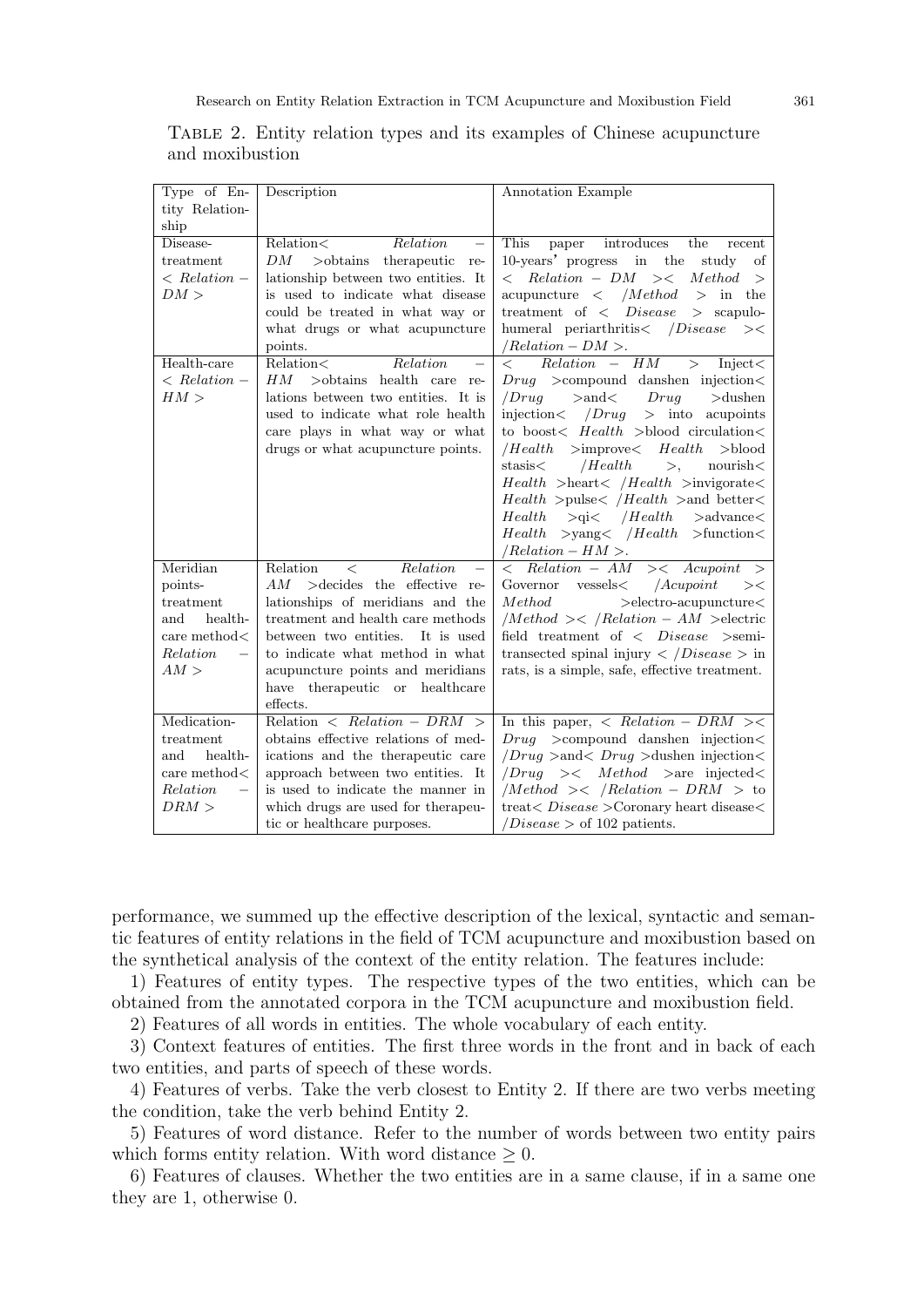7) Features of interval entities. Whether there are other entities between the two entity pairs that constitute the entity relation, if there are any, the feature value is 1; if there is nothing, the feature value is 0.

In conclusion, as illustrated in Figure 2, we construct an entity relation combination feature template for the entity pairs (E1, E2) composed of any two entities in a sentence in the field of TCM acupuncture and moxibustion.

> E1.TYPE, E2.TYPE, E1.TEXT, E2.TEXT, Wi-3, Wi-2, Wi-1, Wi+1, Wi+2, Wi+3, Ti-3, Ti-2, Ti-1, Ti+1, Ti+2, Ti+3, Wj-3, Wj-2, Wj-1, Wj+1, Wj+2, Wj+3, Tj-3, Tj-2, Tj-1, Tj+1, Tj+2, Tj+3, Verb, Word Distance, Clause, Interval

FIGURE 2. The Template of entity relation features

3.2. Vectorization of Entity Relation Instance. The vector space model is a model that transforms text features into numerical features. When the vector space model is used to extract the entity relations, the entity relation instance is given the specific eigenvalue according to the pre-set feature to form the multidimensional eigenvector. In this paper, according to the entity relation feature template described in Fig. 2, the entity relation instances in the field of Chinese acupuncture and moxibustion are mapped into eigenvector. The input of the quantization module of entity relation instances is a set of abstracts of Chinese acupuncture and moxibustion which are manually labeled with entities and entity relations. The output is the instance vector set in Chinese acupuncture and moxibustion field. The program flow is shown in Fig. 3.

NiHao - the Chinese word segmentation tool developed by our lab is used in word segmentation and POS tagging. In order to make entities intact when they are divided from the original corpus, such as Jingming, Abdominal acupuncture, Acupoint application and so on, we first use the entity sets extracted from the corpus to train word segmentation dictionary, and then use the word segmentation tool to segment the original corpus and tag the part of speech.

3.3. The Generation of Entity Relation Classification Model. After the entity relation instance in the corpus of Chinese acupuncture and moxibustion field is mapped into the feature vector set, the next step is to select the appropriate classifier to classify the vectors with similar features into one class. At present, mature machine learning classification algorithms, such as K-nearest neighbor (KNN), support vector machine (SVM), maximum entropy (MaxEnt), etc., are applied to relation extraction. SVM was first proposed by Vapnik at reference [19]. The basic idea of SVM is to get the maximum edge of segmentation training data for hyperplane constructed by weight vector. Because SVM classifier has many advantages such as good universality, high classification precision, fast classification speed and independence of the number of training samples, SVM algorithm is selected to construct the entity relation classifier in TCM acupuncture and moxibustion field. First, separate entity relation instance feature vector set into train set and test set; then train the SVM classifier by the train set to get the classification model which can distinguish the entity relation type in the field of Chinese acupuncture and moxibustion; finally, evaluate the predictability of the classification model of the entity relation by using the test set in TCM acupuncture and moxibustion field.

## 4. Experiments and Result Analysis.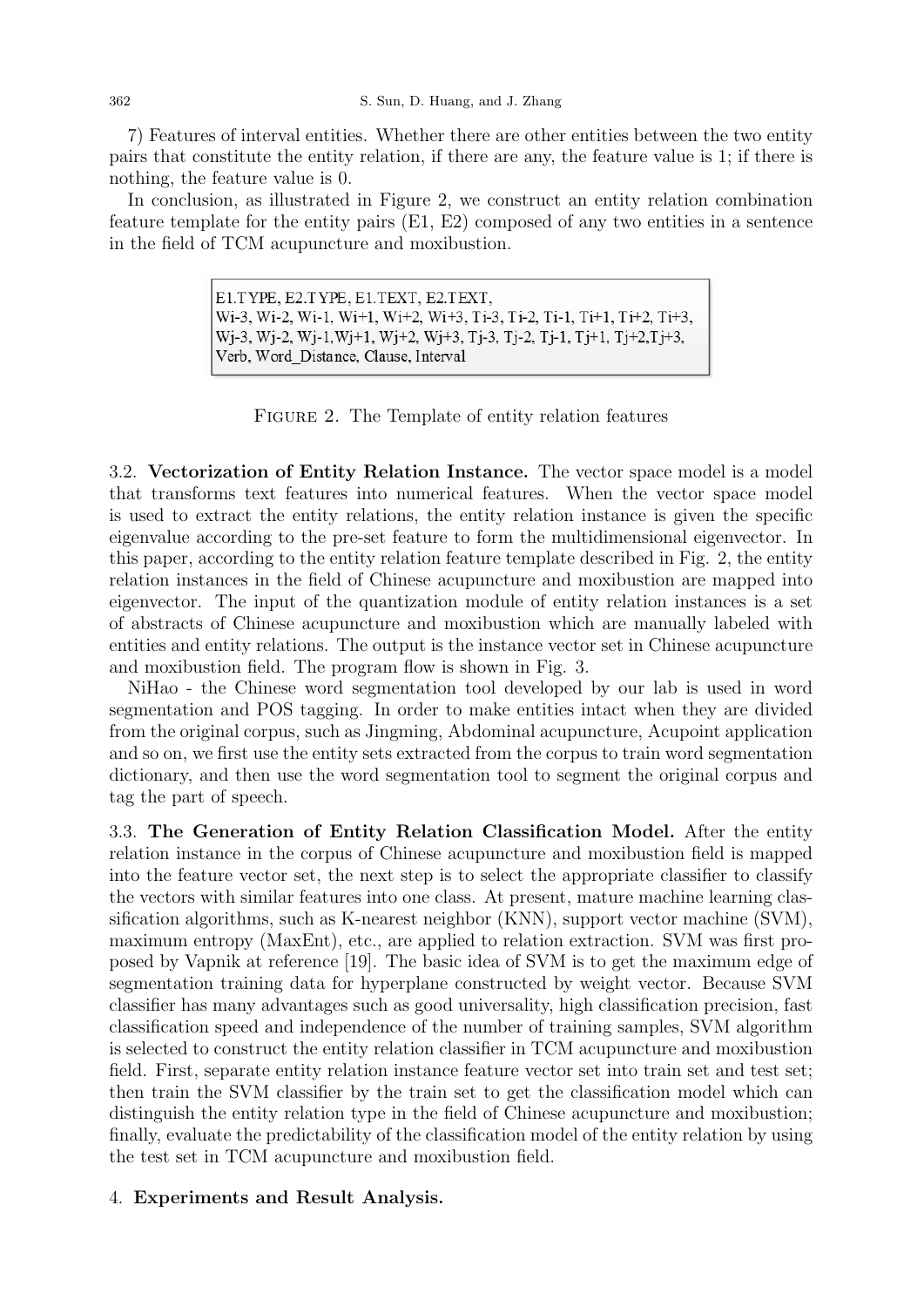

FIGURE 3. Entity relation instance vectorization program flow chart

4.1. Test corpus and evaluation indicator. We scrap 4.2M literature information of "Acupuncture Clinical Journal" published between 2009 and 2013 from the website (http://www.cqvip.com/). Randomly select 350 abstracts from the literature, and tag them manually in accordance with pre-defined five categories of entity types and four categories of entity relation types in Chinese acupuncture and moxibustion field. According to the feature template of entity relations in Figure 2, we extract the instances of entity relations sentence by sentence from the annotated corpus, and map them into eigenvectors.The design of Taiwan University Professor Lin Zhiren - libSVM tool is used to construct entity relation classification model in Chinese acupuncture and moxibustion field. The entity relation classification model is evaluated by three common evaluation indicators - precision rate  $(P)$ , recall rate  $(R)$  and F-value. Assumeing that the number of samples correctly classified is TP, the number of samples that are misclassified is FN, the number of samples incorrectly classified into this group is FP, the specific definition of the evaluation index is as follows:

$$
P = \frac{TP}{(TP + FP)} \times 100\%.\tag{1}
$$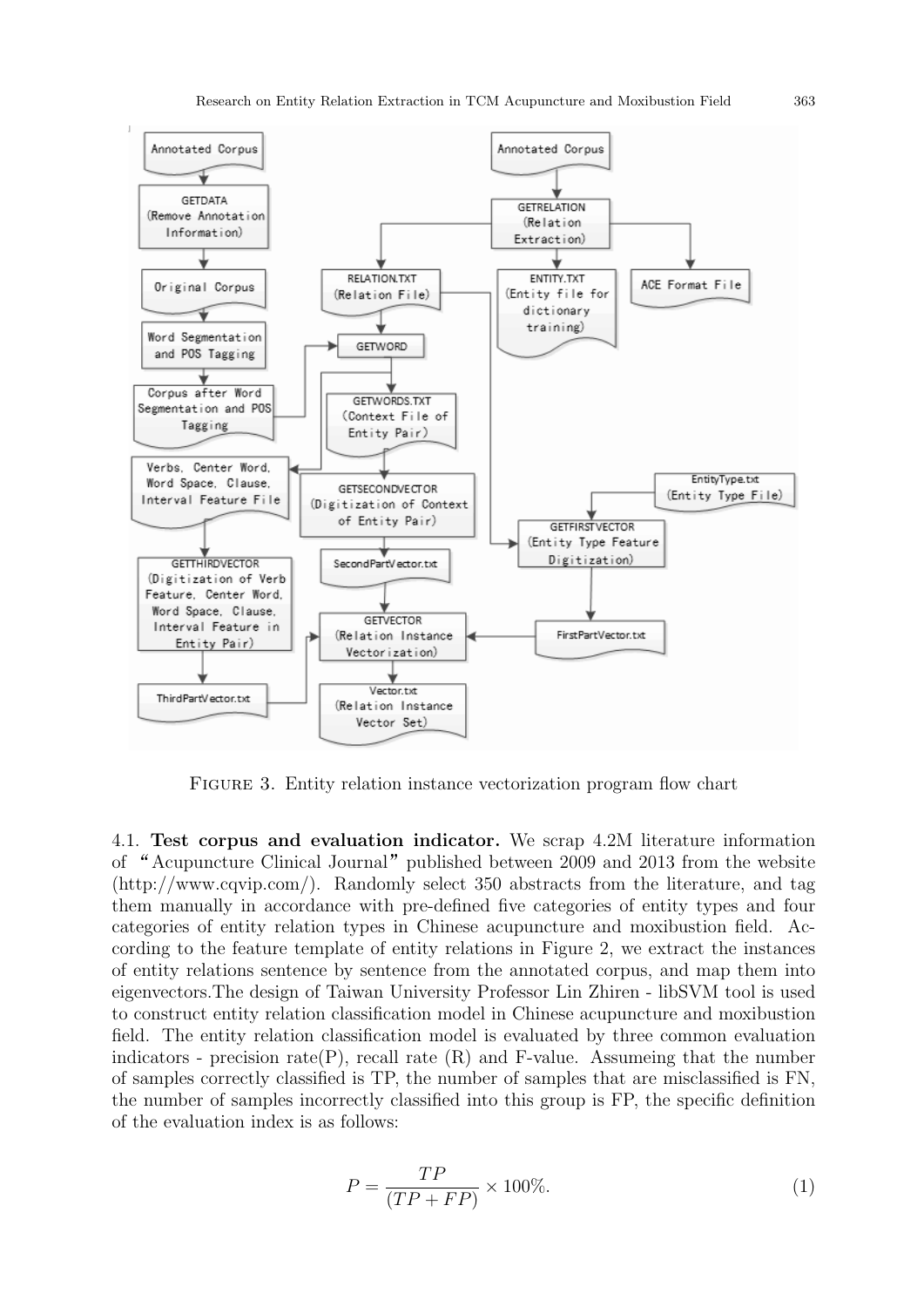$$
R = \frac{TP}{(TP + FN)} \times 100\%.\tag{2}
$$

$$
F-value = \frac{2 \times P \times R}{(P+R)} \times 100\%.
$$
\n(3)

4.2. Analysis of experiment results. A total of 3016 relation instances are extracted from 350 manually-tagged corpora, including four types of relation instances of the predefined types and one class of relation instances which indicates there are no pre-defined types between two entities. In this paper, a relation instance between two entities that has no pre-defined type is tagged as a relation instance of type  $\leq$ Relation-Null $\geq$ . The instance of <Relation-Null> relation is introduced to increase the number of negative cases to solve the problem of imbalance of positive and negative data in test and training data. In order to verify the effectiveness, we test the method of this paper and that of [8] comparatively. Two sets of different feature sets are used to vectorize entity relations in the field of Chinese acupuncture and moxibustion; the 5-fold cross-validation experiments are carried out at the instance level; four entity relation classification models are constructed by using the libSVM tool; we take the average of precision rate, recall rate and F-value of 5 groups of experiments on entity relation classifier. The results of the comparative experiments are shown in Table 3.

| Number<br>οf<br>Article | Number<br>of<br>Entity<br>Relation<br>Instance | Experi-<br>mental<br>Method   | Type of<br>Entity<br>Relationship | Number<br>of<br>Positive<br>Instance | Number<br>οf<br>Negative<br>Instance | $P_{Average}$ | $R_{Average}$ | $F_{Average}$ |
|-------------------------|------------------------------------------------|-------------------------------|-----------------------------------|--------------------------------------|--------------------------------------|---------------|---------------|---------------|
| 350                     | 3016                                           | <b>Baseline</b><br>Experiment | DM-Entity<br>Relationship         | 1084                                 | 1932                                 | 92.954\%      | 92.268\%      | 92.610\%      |
| 350                     | 3016                                           | <b>Baseline</b><br>Experiment | HM-Entity<br>Relationship         | 249                                  | 2767                                 | 98.462\%      | 76.760%       | 86.267%       |
| 350                     | 3016                                           | <b>Baseline</b><br>Experiment | AM-Entity<br>Relationship         | 138                                  | 2878                                 | 96.036\%      | 81.080\%      | 87.927\%      |
| 350                     | 3016                                           | <b>Baseline</b><br>Experiment | DRM-Entity<br>Relationship        | 60                                   | 2956                                 | 100.000%      | 62.346\%      | 76.806\%      |
| 350                     | 3016                                           | Suggested<br>Method           | DM-Entity<br>Relationship         | 1084                                 | 1932                                 | 93.606\%      | 92.902\%      | 93.253\%      |
| 350                     | 3016                                           | Suggested<br>Method           | HM-Entity<br>Relationship         | 249                                  | 2767                                 | 98.462\%      | 78.230\%      | 87.188\%      |
| 350                     | 3016                                           | Suggested<br>Method           | AM-Entity<br>Relationship         | 138                                  | 2878                                 | 94.964\%      | 79.546\%      | 86.574\%      |
| 350                     | 3016                                           | Suggested<br>Method           | DRM-Entity<br>Relationship        | 60                                   | 2956                                 | 98.000\%      | 74.370%       | 84.565%       |

Table 3. The Results of Experimental Comparison between Suggested and Baseline Method

In the feature template of the baseline experiment, the entity type and the entity context feature are used. In addition to the features used in the baseline experiment, the feature templates of the method including verb feature, entity all word feature, word distance feature, clause feature and interval entity features are also added into the feature template of method used in this thesis. The data in Table 3 shows that the entity type and the entity context feature contribute greatly to the correct classification of the entity relations in the field of Chinese acupuncture and moxibustion, but the addition of the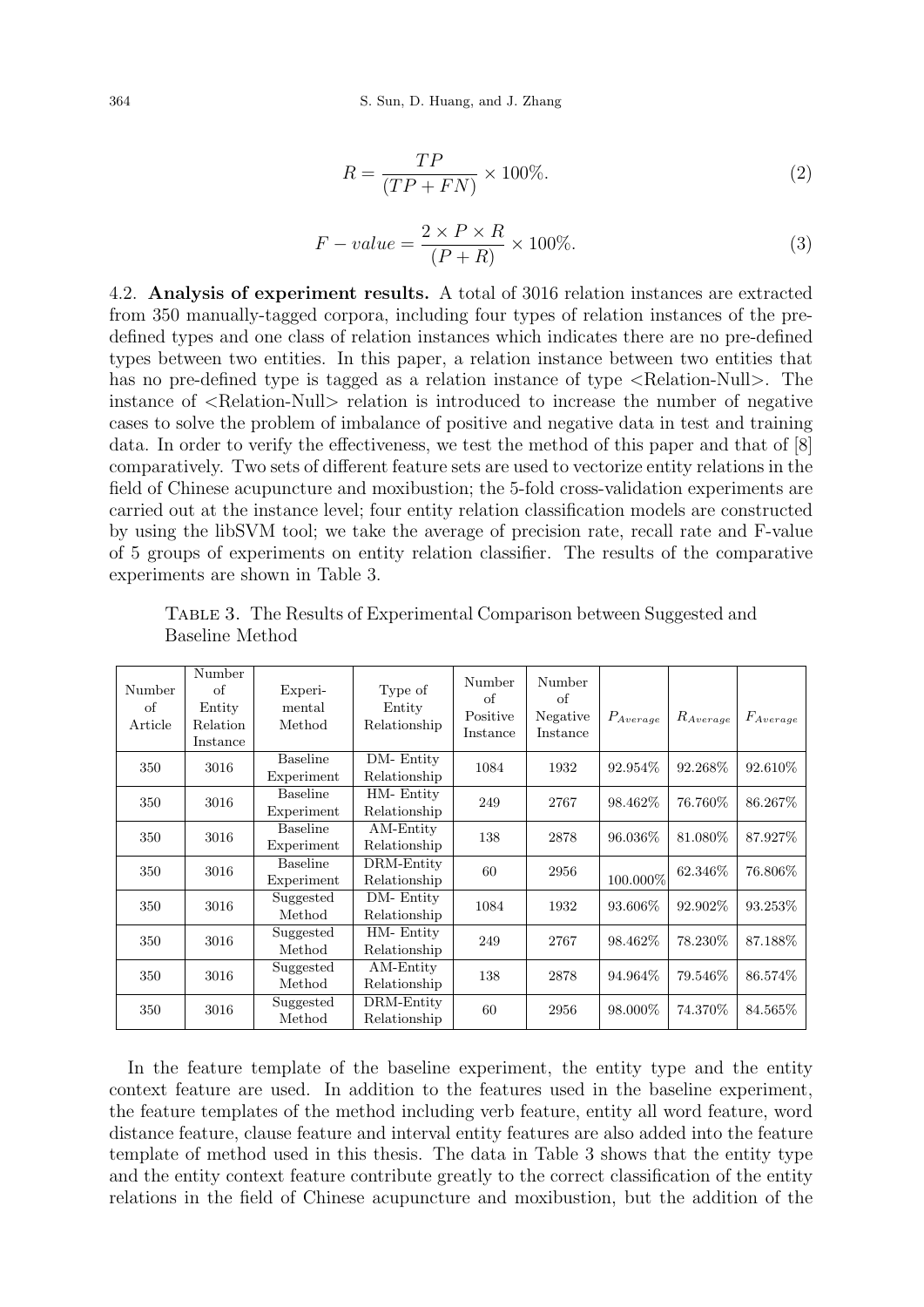new feature set further enhances the F-measure of the entity relation classifier of DM, HM and DRM types one more step.

In order to statistically analyze the influence of each feature in the feature set defined in this paper on the correct classification of entity relations in the field of Chinese acupuncture and moxibustion, we experiment on adding features into new feature sets on the basis of the baseline experiment, after which the P, R, F values of each classifier, and the difference in F-measure with the baseline experiment are recorded. The results are shown in Table 4.

| Type of    |                       |               |               |               |                         |
|------------|-----------------------|---------------|---------------|---------------|-------------------------|
| Entity Re- | Feature               | $P_{Average}$ | $R_{Average}$ | $F_{Average}$ | $F_{Average}$ -         |
| lationship |                       |               |               |               | $F(Baseline)_{Average}$ |
| DM         | Verb                  | 93.42\%       | 92.63%        | 93.023%       | $0.413\%$               |
| DM         | All Words of Entities | 93.606\%      | 92.994\%      | 93.299%       | $0.689\%$               |
| DM         | Word Distance         | 92.956%       | 92.444%       | 92.699%       | $0.089\%$               |
| DM         | Clause                | 92.936\%      | 92.084\%      | 92.490\%      | $-0.120\%$              |
| DM         | Separation of Entity  | 92.926\%      | 91.996\%      | 92.459\%      | $-0.151\%$              |
| HM         | Verb                  | 98.462%       | 77.098%       | 86.480%       | 0.213\%                 |
| HМ         | All Words of Entities | 98.436\%      | 75.952\%      | 85.744%       | $-0.523\%$              |
| HM         | Word Distance         | 98.448\%      | 75.656%       | 85.560\%      | $-0.707\%$              |
| HМ         | Clause                | 98.406\%      | 74.848%       | 85.025\%      | $-1.242\%$              |
| HМ         | Separation of Entity  | 98.436\%      | 75.274\%      | 85.311\%      | $-0.956\%$              |
| AM         | Verb                  | 96.868%       | 78.804%       | 86.907%       | $-1.020\%$              |
| AМ         | All Words of Entities | 96.868\%      | 78.114\%      | 86.486\%      | $-1.441\%$              |
| AM         | Word Distance         | 95.084\%      | 81.08%        | 87.525\%      | $-0.402\%$              |
| AМ         | Clause                | 96.988%       | 81.080%       | 88.323%       | $0.396\%$               |
| AM         | Separation of Entity  | 95.996\%      | 80.210\%      | 87.396%       | $-0.531\%$              |
| <b>DRM</b> | Verb                  | $100.000\%$   | 62.346\%      | 76.806\%      | $0.000\%$               |
| <b>DRM</b> | All Words of Entities | 100.000%      | 74.756%       | 85.555%       | 8.749%                  |
| <b>DRM</b> | Word Distance         | 100.000\%     | 73.218\%      | 84.539%       | 7.733%                  |
| <b>DRM</b> | Clause                | 100.000\%     | 60.528%       | 75.411%       | $-1.395\%$              |
| <b>DRM</b> | Separation of Entity  | 100.000\%     | 56.528\%      | 72.227\%      | $-4.579\%$              |

Table 4. The influence of each partial feature on the classification result of entity relationship

From the data in Table 4, it can be seen that different features have different effects on the classification results of different types of entity relationships. Features of verbs, all word features of entities, features of word distance can improve the correctness of DM type classification; all word features of entities, features of word distance can greatly improve the correctness of DRM classification; verb features have positive effect on the classification of entity relations of HM, so do features of clause on the classification of entity relations of AM. Therefore, different combination of features should be chosen for different types of entity relation classification. The separation of entity features has negative effect on the classification of four types of entity relations, which could be considered to be removed from the feature set. Verb features, all word features of entities do not contribute to the correct classification or produces negative effects on the correct classification of HM and AM types due to segmentation errors, for example: "Fire needle / medicine has/YOU-VERB clear/ADJ lower blood pressure/NVERB-N effect/NVERBsification of HM and AM types due to segmentation errors, for example: "Fire needle / medicine has/YOU-VERB clear/ADJ lower blood pressure/NVERB-N effect/NVERB-N". "Pressure" is a disease named entity, is all word feature the verb, the word segmentation tool does not identify them correctly, which directly leads to the decrease of the classification ability of the entity relation or the interference to the entity relation classification.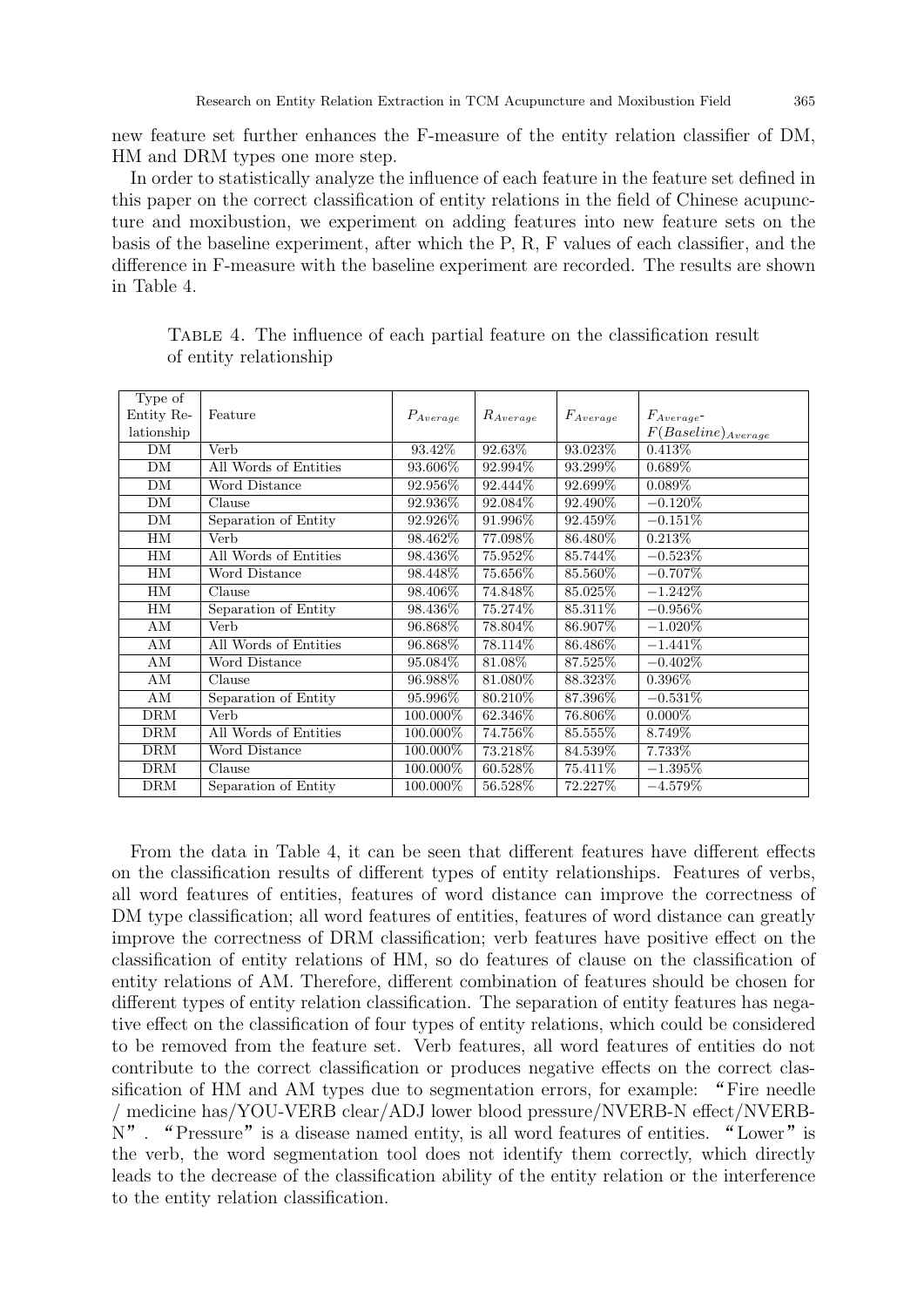5. Conclusion. This thesis defines 5 kinds of Chinese acupuncture and moxibustion entity types and 4 types of entity relations. Aiming at the text features of Chinese acupuncture and moxibustion field, this paper discusses the effective feature set of entity relationship classification. In the corpora of Chinese acupuncture and moxibustion field, we use SVM machine learning algorithm based on eigenvector to extract entity relations. The experimental results show that the suggested method can effectively improve the performance of DM, HM and DRM entity relation extraction tasks, and the contributions of verb feature, all word features of entities, word distance feature and clause feature are different for different types of entity relation classification. In the following studies, we will discuss the best feature combination of different types of entity relationship classification in Chinese acupuncture and moxibustion field. At the same time, we will further collect the vocabulary of Chinese acupuncture and moxibustion and adding the training of word segmentation dictionary in order to improve the accuracy of text segmentation in Chinese acupuncture and moxibustion field, so as to better classify the entity relationship through verb features and all the word features of entities.

Acknowledgment. The authors wish to thank Natural Science Foundation of Fujian Province of China(2014J01218), the Project in Fujian Provincial Education Bureau (JAT160328 JZ160461), the scientific research project in Fujian University of Technology  $(GY-Z160066)$ .

## **REFERENCES**

- [1] K. Lee,S. Lee, S. Park, et al. BRONCO: Biomedical entity Relation ONcology COrpus for extracting gene-variant-disease-drug relations, [J]. Database, 2016: baw043.
- [2] H. Wan, M. F. Moens, W. Luyten, et al. Extracting relations from traditional Chinese medicine literature via heterogeneous entity networks, [J]. Journal of the American Medical Informatics Association,vol. 23, no. 2, pp. 356-365, 2016.
- [3] Bravo, J. Pinero, et al. Extraction of relations between genes and diseases from text and large-scale data analysis: implications for translational research, *[J]. BMC bioinformatics*, vol. 16, no. 1, pp. 1, 2015.
- [4] S. Riedel, L. Yao, A. McCallum, et al. Relation extraction with matrix factorization and universal schemas[J]. 2013.
- [5] J. Weston, A. Bordes, O. Yakhnenko, et al. Connecting language and knowledge bases with embedding models for relation extraction, [J]. arXiv preprint arXiv:, pp. 1307–7973, 2013.
- [6] Min B, Grishman R, Wan L, et al. Distant Supervision for Relation Extraction with an Incomplete Knowledge Base, [C]//HLT-NAACL. pp. 777-782, 2013.
- [7] N. Kambhatla, Combining lexical, syntactic, and semantic features with maximum entropy models for extracting relations,  $\frac{|C|}{|P}$ roceedings of the ACL 2004 on Interactive poster and demonstration sessions. Association for Computational Linguistics, 22, 2004.
- [8] W. Che, T. Liu, S. Li, Automatic Entity Relation Extraction, [J]. Journal of Chinese Information Processing,,vol. 19, no. 2, pp. 1-6.
- [9] D. Jing, L. Sun, Y. Feng, et al. Chinese Automatic Entity Relation Extraction[J]. Journal of Chinese Information Processing, vol. 21, no.4, pp. 80-85, 2007.
- [10] W. Li, P. Zhang, F. Wei, et al. A Novel Feature-based Approach to Chinese Entity Relation Extraction[C]. Proceedings of ACL-08, Columbus, Ohio, USA, pp. 89-92, 2008.
- [11] Y. Chen,Q. Zheng, W. Zhang, Omni-word Feature and Soft Constraint for Chinese Relation Extraction[C].Proceedings of the 52nd Annual Meeting of the Association for Computational Linguistics,Baltimore,Maryland,USA, pp.572-581, 2014.
- [12] D. Zelenko,C. Aone, A. Richardella, Kernel methods for relation extraction[J]. The Journal of Machine Learning Research, vol. 3, pp. 1083-1106, 2003.
- [13] M. Zhang, J. Zhang, J. Su,et al., A composite kernel to extract relations between entities with both flat and structured features $|C|/|Proceedings$  of the 21st International Conference on Computational Linguistics and the 44th annual meeting of the Association for Computational Linguistics,Sydney,Australia, pp.825-832, 2006.